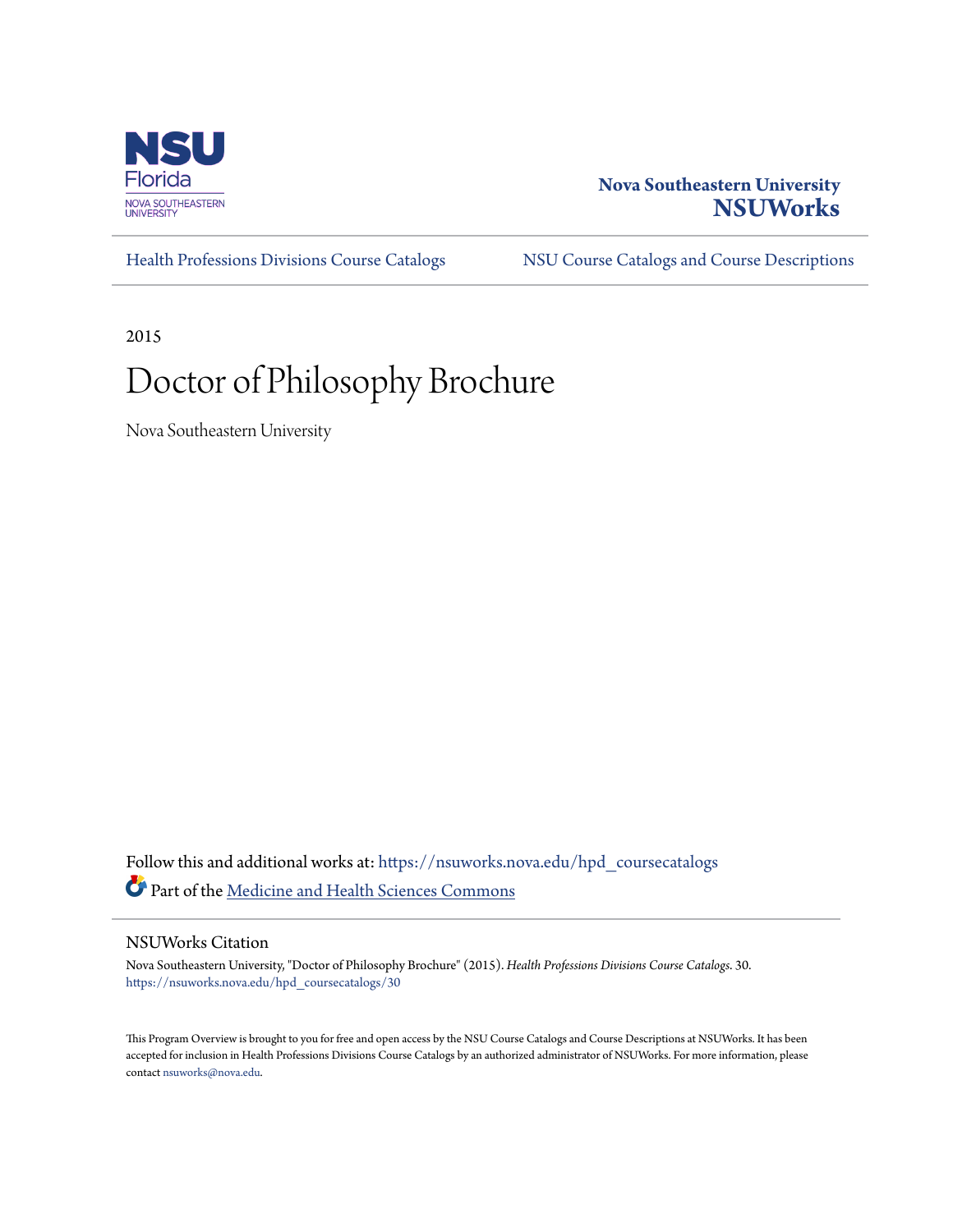## COLLEGE OF HEALTH CARE SCIENCES

# Doctor of Philosophy (Ph.D.) in Health Science

HEALTH PROFESSIONS DIVISION • Entering Class 2015



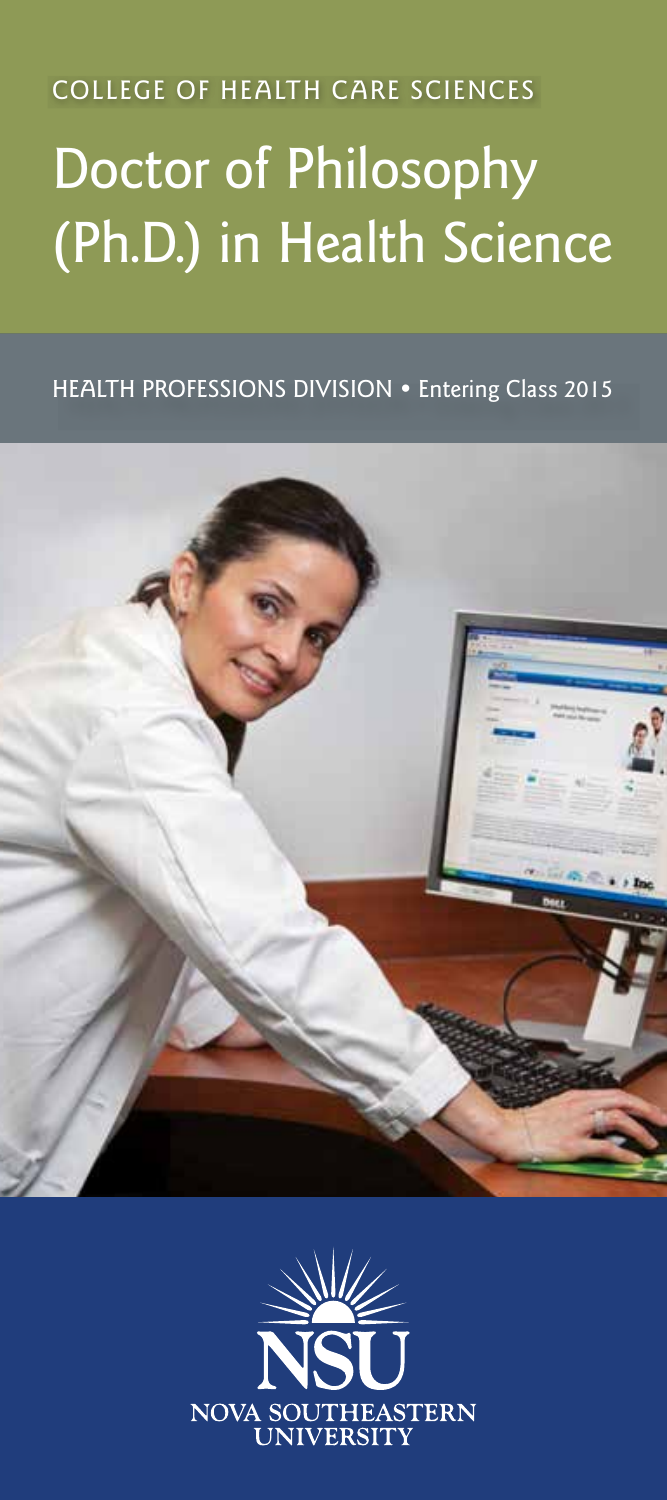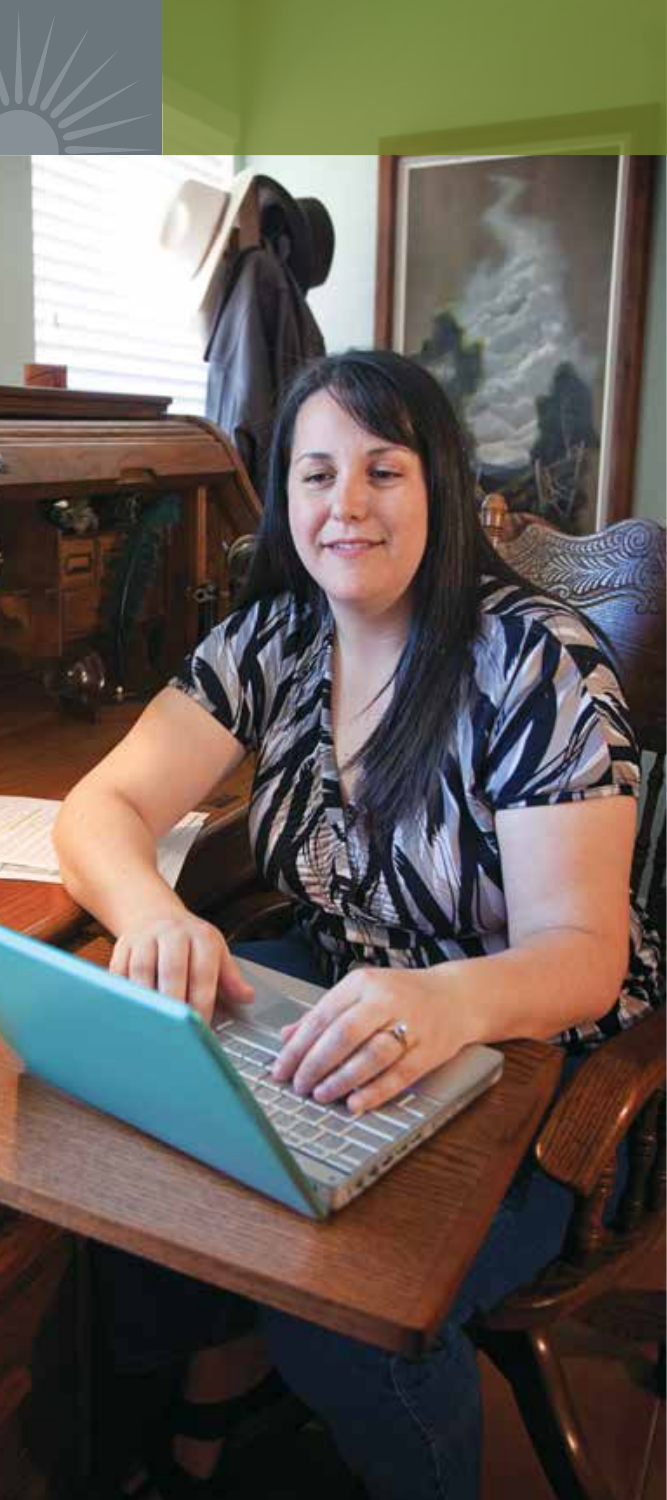## **PH.D. IN HEALTH SCIENCE**



The Ph.D. in Health Science is a postprofessional, distancebased research doctoral program designed for master's degree-prepared clinical health professionals, public health practitioners, and senior-level health care administrators. The focus of the Doctor of Philosophy in Health Science is to educate and graduate research practitioners with the skills and knowledge necessary to conduct research in a complex society and environment while they focus globally within the framework of health policy.

#### THE DOCTOR OF PHILOSOPHY (PH.D.) IN HEALTH SCIENCE IS DESIGNED TO

- provide a means of Ph.D. completion for working health care professionals currently at the master's degree level
- increase opportunities for health practitioners to earn terminal degrees in the field of health science with a core focus in research
- prepare graduates to function both independently and interdependently within the clinical and nonclinical research environment
- prepare graduates for advanced development of new knowledge in their fields of expertise

The Ph.D. in Health Science program challenges students to examine the current state of health care; apply sophisticated knowledge of research design, biostatistics, and epidemiology to the literature of their core disciplines; and initiate the design and follow-up mechanisms for research in health care. Its professor-driven, student-centered, online course delivery is coupled with a research practicum; three one-week, on-campus institutes; a comprehensive examination; and a dissertation with an oral defense.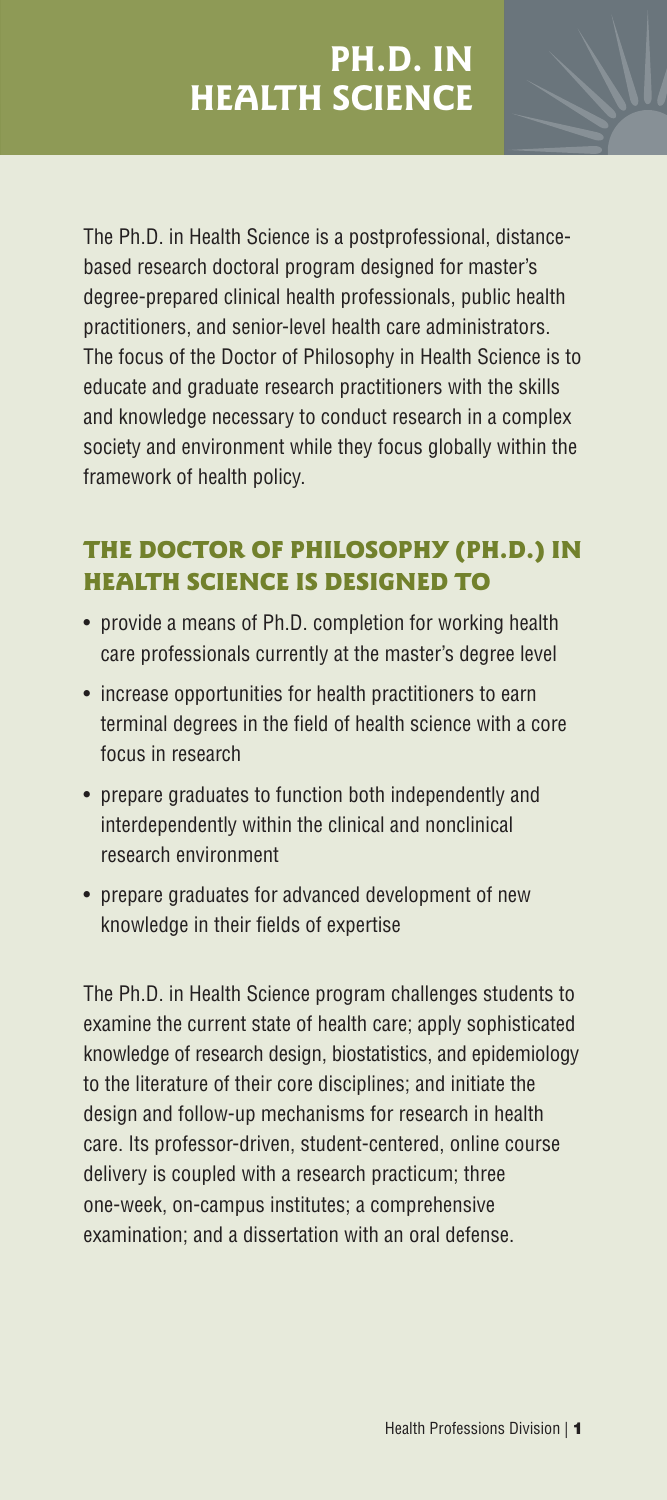## **ADMISSIONS REQUIREMENTS**

The Ph.D. program will admit health care professionals with diverse graduate education, professional-level health care work history, and life experiences who have demonstrated capacity to pursue a rigorous course of graduate study and increasingly responsible positions in health care.

Prospective Ph.D. students who successfully complete DHS Core Block One and Two courses, HSP 9006, and the three required summer institute courses shared with the DHS program may petition, in writing to the Ph.D. program director, for entry into the program. The Ph.D. Internal Review Committee will recommend applicants for admission based on the requirements listed below.

- 1. As of fall 2012, all applicants must submit official Graduate Record Examination Scores of 150 Verbal, 149 Quantitative, and 4 Analytical Writing.
- 2. GRE scores must be less than five years old at the time of matriculation into the Ph.D. program.
- **3.** Applicants must submit two writing samples from previous DHS coursework.
- 4. Applicants must provide letters of recommendation from two DHS faculty members.

Admissions information and applications may be obtained from the

#### **NOVA SOUTHEASTERN UNIVERSITY**

Health Professions Division Office of Admissions 3200 South University Drive Fort Lauderdale, Florida 33328-2018

For more information, please visit *www.nova.edu/chcs* or call (954) 262-1101.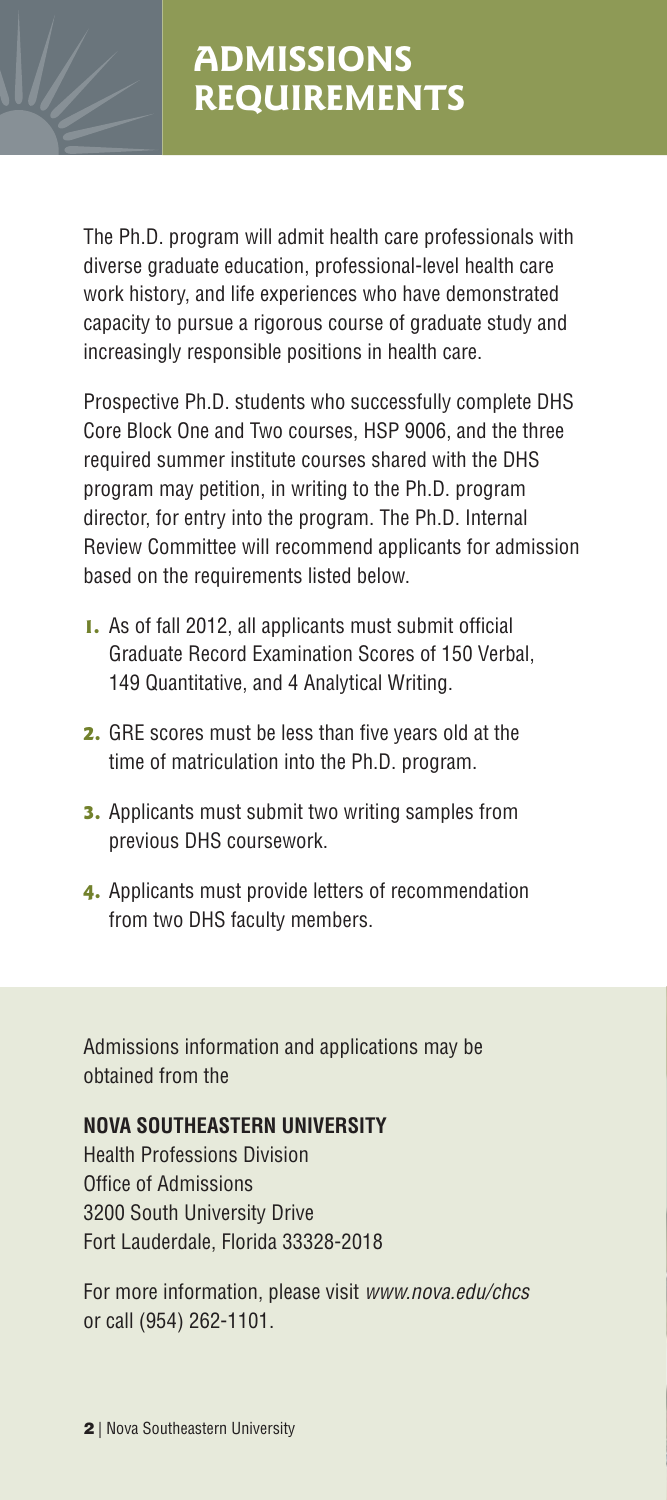## **APPLICATION PROCEDURES**



The Ph.D. Office of Admissions works on a rolling admission basis. Applications are accepted all year round. All final documentation must be received at least 30 days prior to tentative enrollment.

All applicants to the Ph.D. program must enter through the Doctor of Health Science (D.H.Sc.) program and successfully complete the required Core Block One and Two courses, HSP 9006, and the three required summer institute courses.

- 1. Applicants will submit GRE scores, writing samples, and letters of recommendation directly to the Ph.D. program director.
- 2. The student's transcript will be reviewed to confirm the successful completion of all required D.H.Sc. coursework.
- **3.** The program director will request the Ph.D. Internal Review Committee to review the required documents and GRE scores for the applicant's qualifications for admission.
- 4. The Ph.D. Internal Review Committee will recommend students for admission.

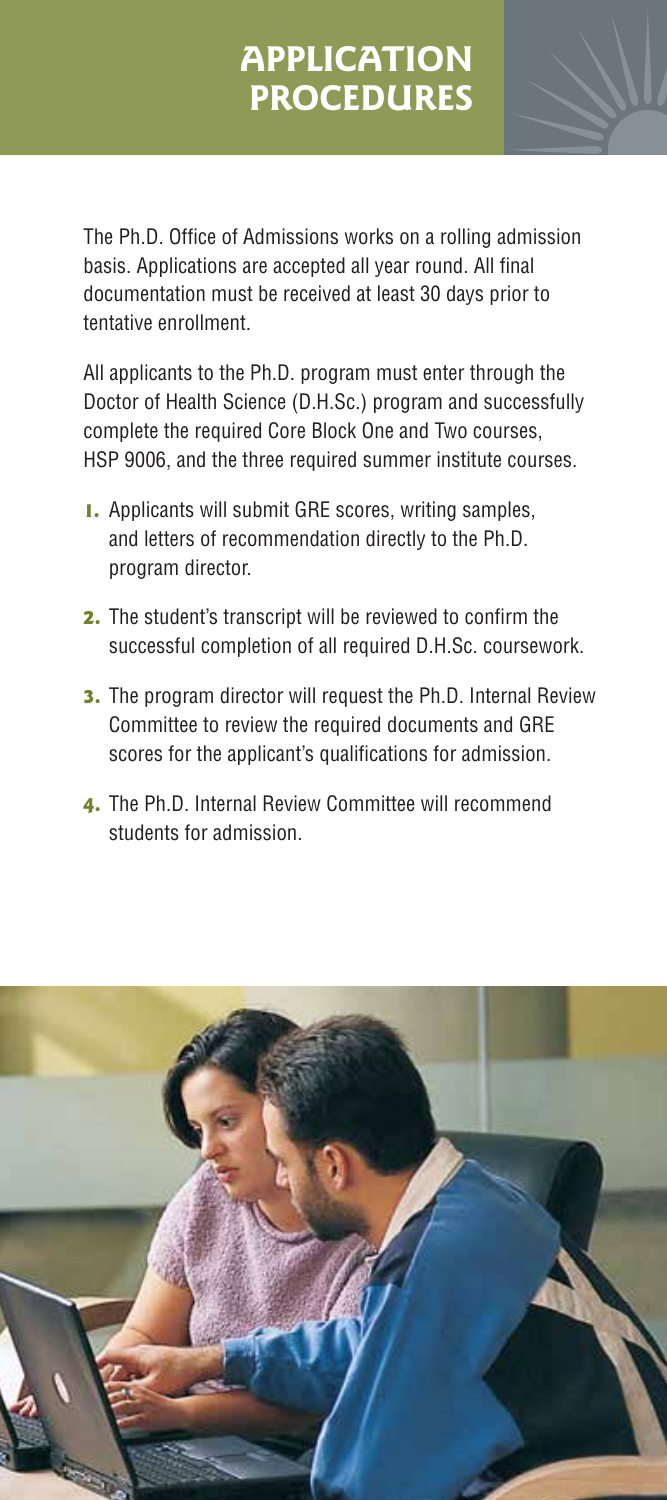

- online delivery with on-campus institutes
- 75 credits for completion
- successful completion of comprehensive exams required before moving to the dissertation stage
- dissertation with on-campus oral defense
- up to seven years to complete the program
- \$610 per credit hour tuition

#### TRANSFER CREDITS

Students matriculated in the Ph.D. program may petition to transfer a maximum of 8 credits from a regionally accredited doctoral program of study to meet D.H.Sc. Core Block One or Core Block Two course requirements, but only if the transferred courses meet the goals and objectives of the courses in question.

#### REQUIREMENTS FOR GRADUATION

To be eligible to receive the Ph.D. in Health Science degree, students must successfully

- 1. complete all core and research courses, as well as required electives
- 2. complete a minimum of 75 semester hours of prescribed coursework in the program
- **3.** complete the research practicum
- 4. pass all three questions on the comprehensive exam
- 5. complete a dissertation based on original research in an area of the student's expertise or concentration, as approved by the program chair and dissertation committee
- 6. defend the dissertation, as determined by the dissertation committee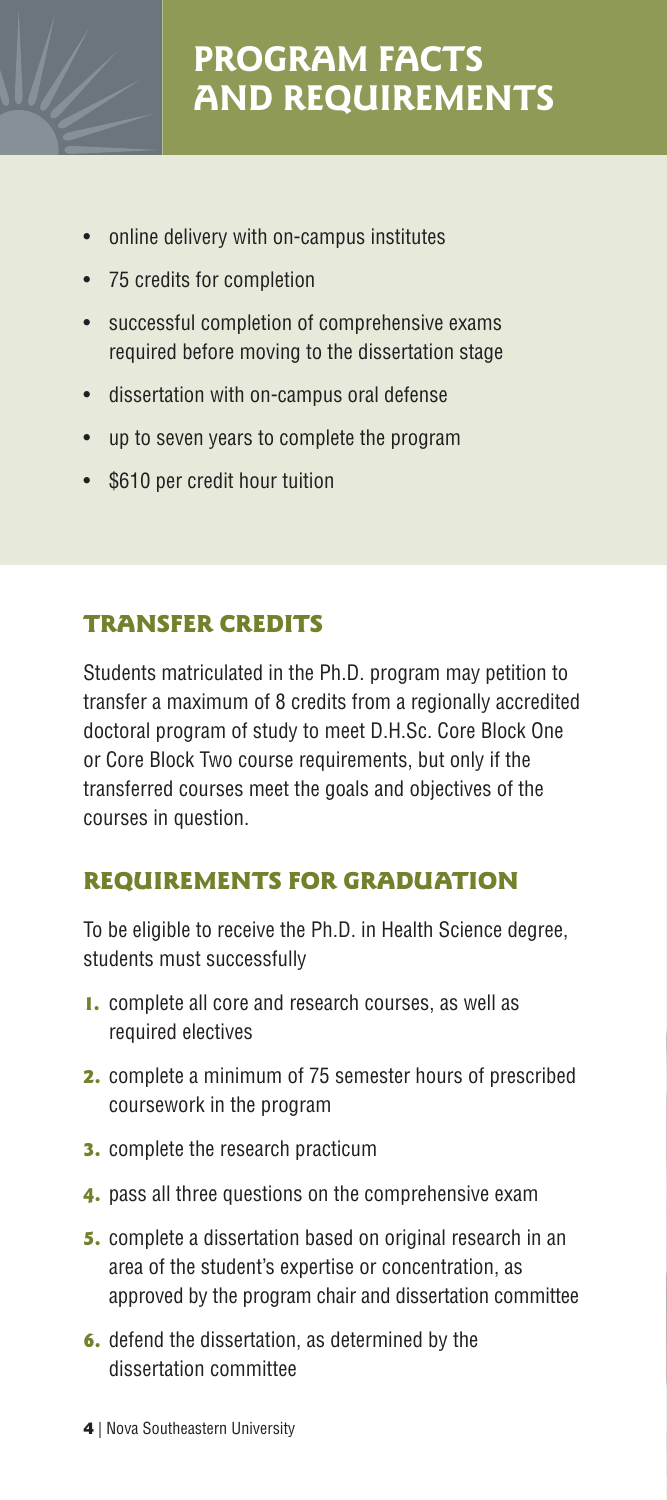## **COMPUTER REQUIREMENTS**

It is highly recommended that the student have access to a desktop or laptop consistent with a recent generation of Microsoft Windows (7 or 8), or Apple OS (10.8 or above), and compatible Microsoft Office software to include Word, PowerPoint, and Excel. Tablets and smartphones, while very useful, may not be sufficient for all program uses. The computing platform should include headphones, microphone, camera, and videoconferencing capabilities. Broadband access is essential. Surge protection and appropriate back-up options are strongly suggested.

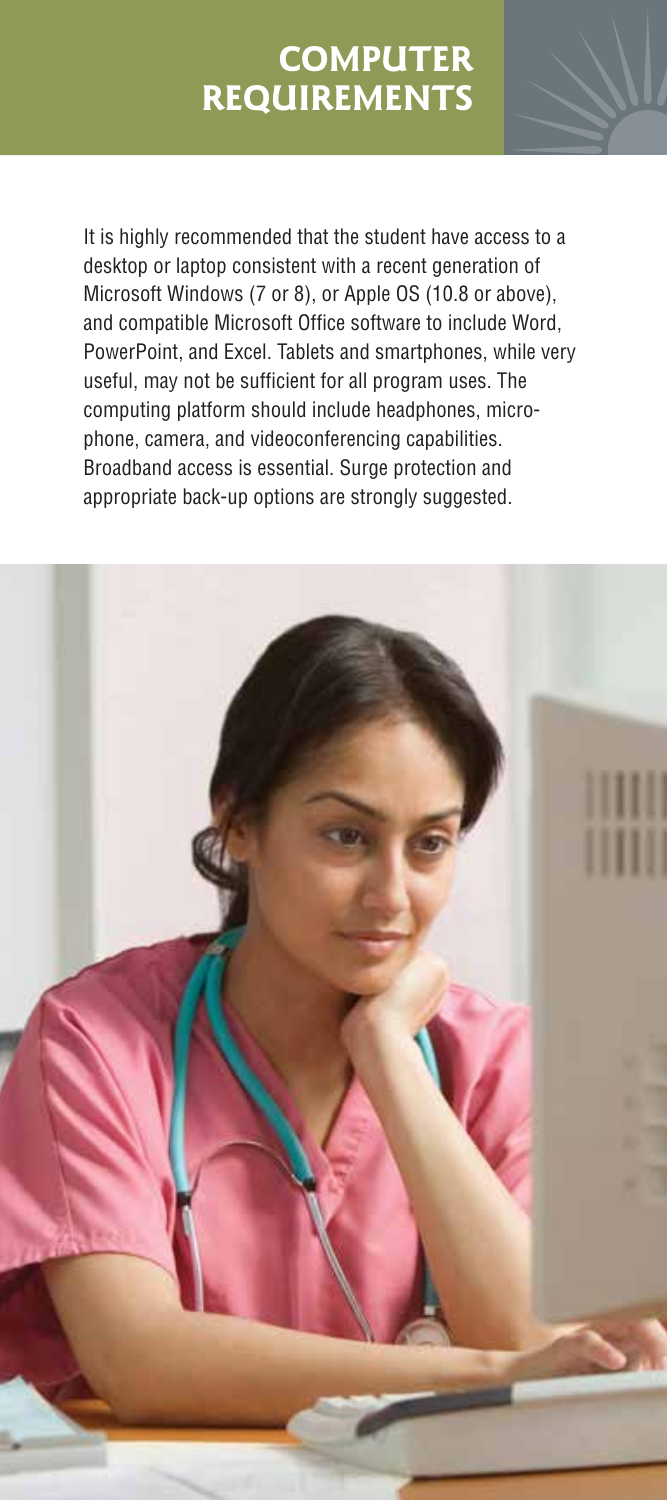**COURSE OF STUDY**

#### **GENERAL CORE COURSES—36 CREDITS**

#### **CORE BLOCK ONE**

Select either DHS 8090 or DHS 8095 to fulfill the Health Policy requirement and take six additional courses to fulfill the Core Block One requirement.

|    | <b>COURSES</b> |                                                                                                  | <b>CREDITS</b> |
|----|----------------|--------------------------------------------------------------------------------------------------|----------------|
|    |                | DHS 8000 Professional Competencies<br>in the Clinical Care of Diverse<br>and Special Populations | 4              |
|    |                | DHS 8010 Statistics and Research Methods<br>(required summer institute)                          | 4              |
|    |                | DHS 8030 Community Health Promotion<br>and Disease Prevention                                    | 4              |
| 0R |                | DHS 8090 Health Policy-<br>Planning and Management                                               | 4              |
|    |                | DHS 8095 Global Health Policy                                                                    | 4              |
|    |                | DHS 8110 Community, Environmental,<br>and Occupational Health                                    | 4              |
|    |                | DHS 8080 Conflict Resolution in Health Care<br>(required summer institute)                       | 4              |
|    |                | DHS 8170 Leadership in Health Care<br>(required summer institute)                                | 4              |

#### **CORE BLOCK TWO**

DHS 8810 and one of the following courses are required.

| <b>COURSES</b> | <b>CREDITS</b>                   |   |
|----------------|----------------------------------|---|
|                | DHS 8800 Health Care Informatics | 4 |
|                | DHS 8810 Global Epidemiology     | 4 |
|                | DHS 8400 Global Health Issues    | 4 |
|                | DHS 8750 Patient Safety          | 4 |
|                | DHS 8190 Health Care Education   | 4 |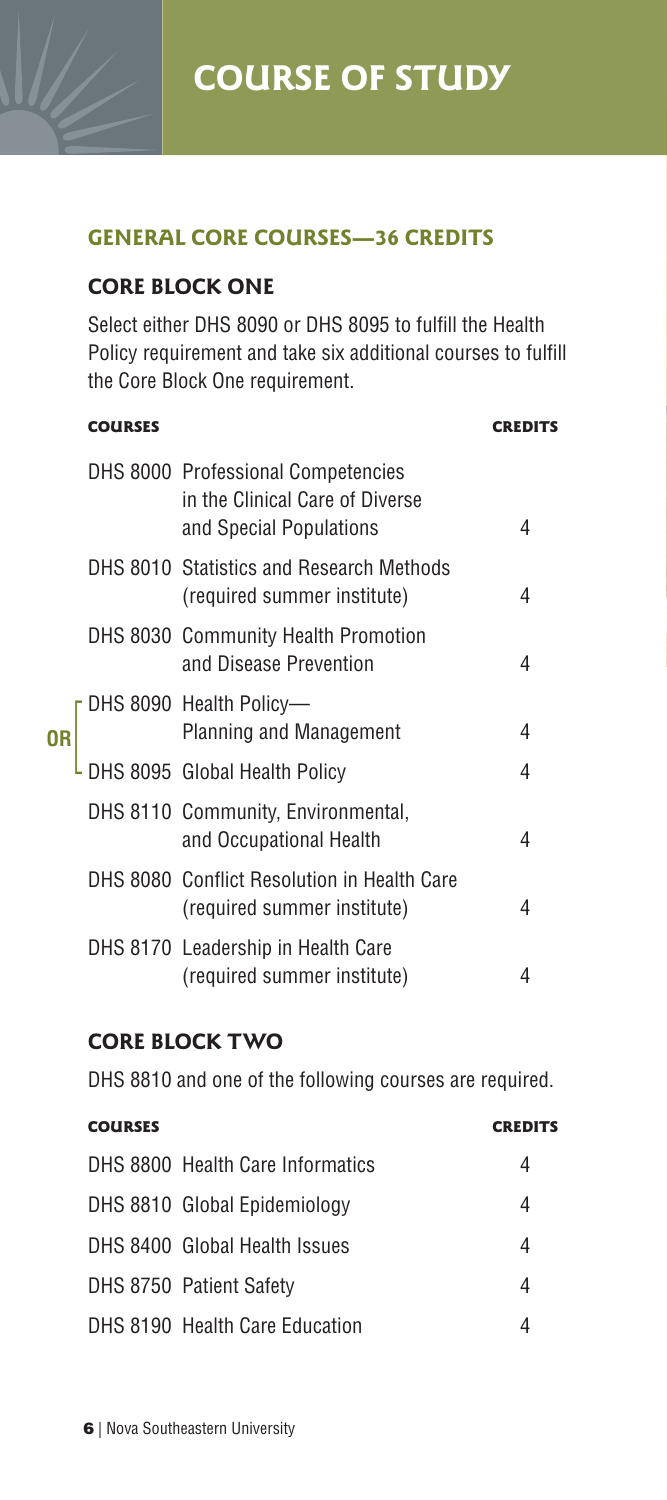

#### **HPD RESEARCH COURSES—18 CREDITS**

| <b>COURSES</b>  |                                      | <b>CREDITS</b> |
|-----------------|--------------------------------------|----------------|
| HPH 7200 Fthics |                                      | 3              |
|                 | HPH 7300 Biostatistics I             | 3              |
|                 | HPH 7310 Biostatistics II            | 3              |
|                 | HPH 7400 Research Design             | 3              |
|                 | HPH 7410 Qualitative Research Design | 3              |
|                 | HPH 7500 Philosophy of Science       | 3              |
|                 | - HPH 7600 Grant Writing             | 3              |

**OR**[

#### **HEALTH SCIENCE RESEARCH CORE—9 CREDITS**

| <b>COURSES</b> |                                                                                                   |   |
|----------------|---------------------------------------------------------------------------------------------------|---|
|                | HSP 9006 Evidence-Based Medical Practice<br>(completed before entrance into<br>the Ph.D. program) | 4 |
|                | HSP 9007 Research Practicum<br>(required winter institute)                                        | 5 |
|                | <b>HSP 9010 Research Practicum Continued</b>                                                      |   |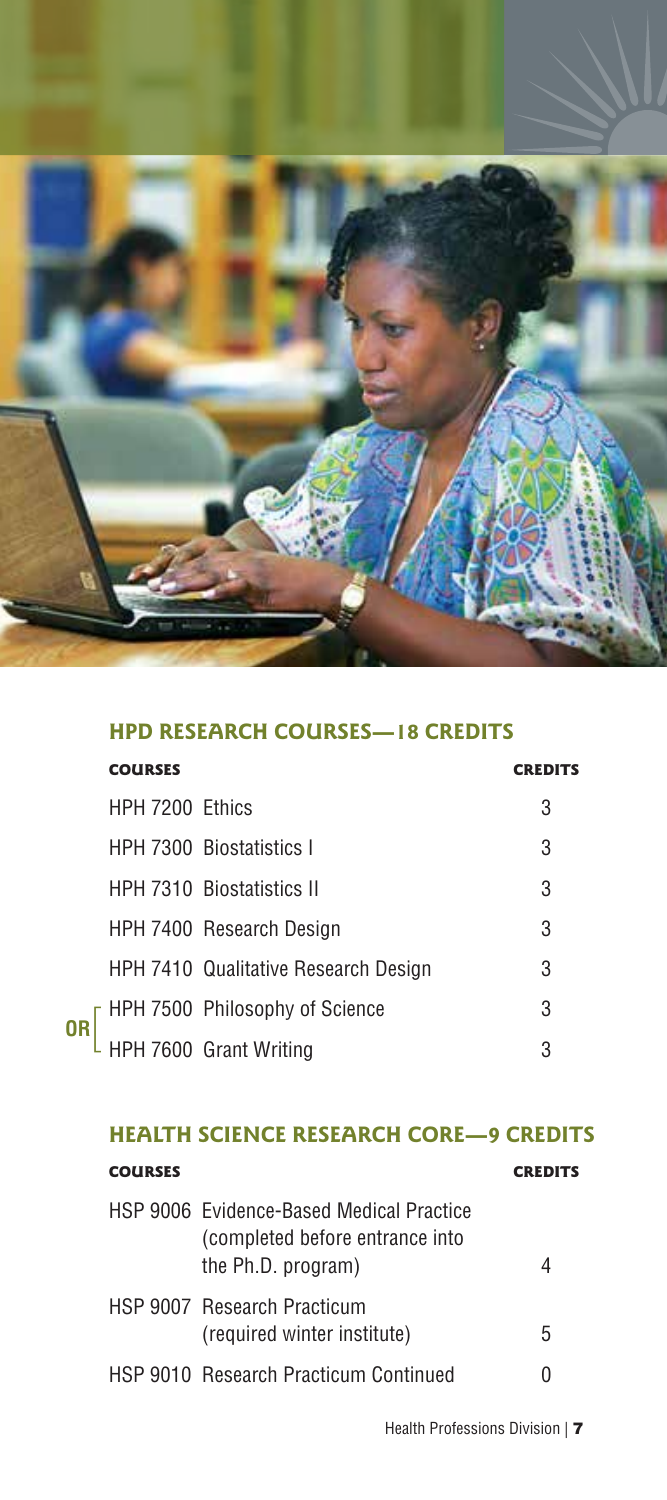## **COURSE OF STUDY (CONTINUED)**

#### **HSP 9008 COMPREHENSIVE EXAM—0 CREDITS**

The comprehensive examination is a written examination that will assess students' integrative and analytical skills with regard to the core doctoral curriculum courses. Students will take and pass the three questions on the comprehensive exam after the completion of all the required coursework and before beginning the dissertation phase of the Ph.D. program. Successful completion of the comprehensive examination is required for students to move to advanced standing and begin dissertation research. The comprehensive examination is offered two times per academic year, taking place during the summer and winter semester, on the main campus of Nova Southeastern University in Fort Lauderdale, Florida.

#### **HSP 9011, 9012, 9013, 9014, 9015, AND 9016 DISSERTATION—12 CREDITS**

The dissertation is scheduled as six courses taken over two years. This includes the Dissertation Preparation Seminar, Proposal, Dissertation, and Oral Defense. Each student will conduct original research in an area of his or her expertise or concentration, as approved by the program chair and dissertation committee, with verification of a presentation or publication. The dissertation will culminate with an oral final defense, which will occur in person at the summer or winter institute, or on the main campus. The oral defense must be arranged at least 45 days in advance. Process and requirements are detailed in the *Health Professions Division Dissertation Guide*.

#### **HSP 9017 DISSERTATION CONTINUATION— 2 CREDITS**

For any additional semester after the initial six dissertation courses, students will register for the dissertation continuation course with a continuing service charge to maintain the students' full-time enrollment. Students' progress through dissertation continuation may increase their total number of degree credits beyond the required 75.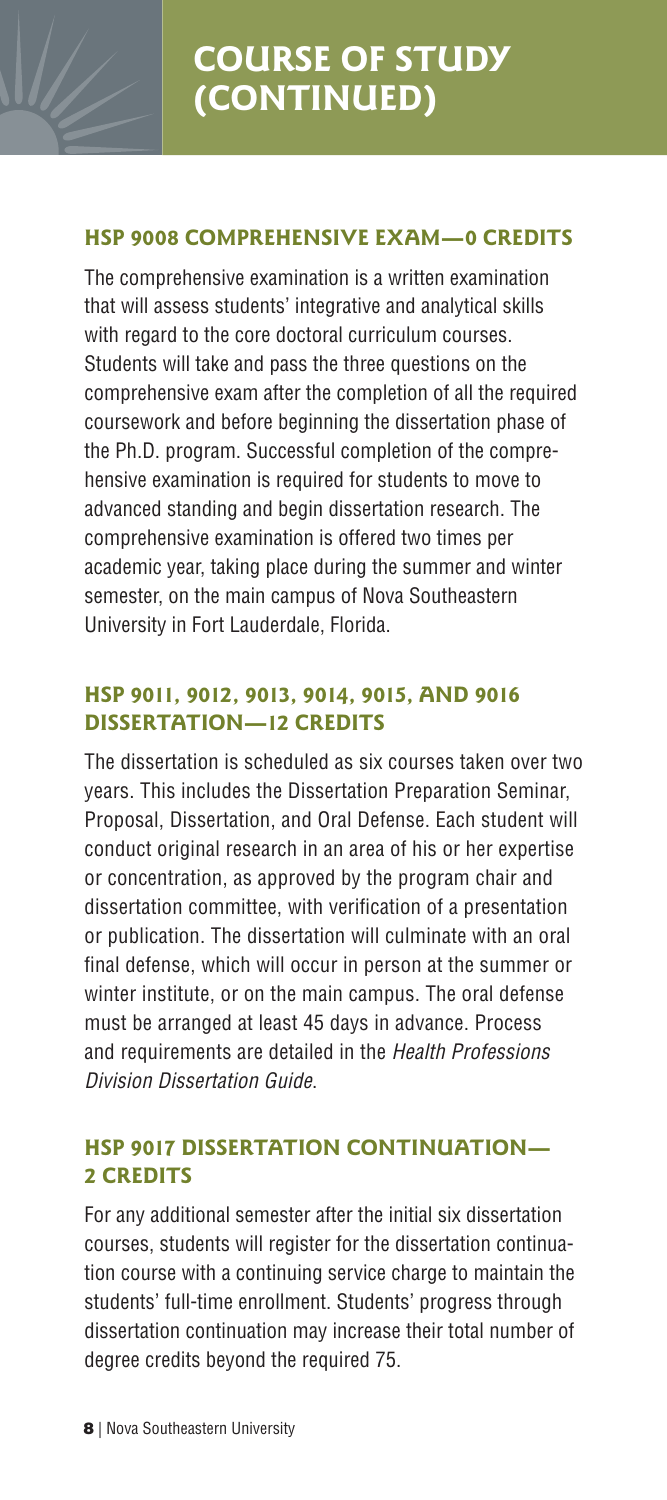## **FINANCIAL AID**



The Office of Student Financial Assistance at NSU is there to help as many qualified students as possible to complete their health professions education. Various loans, scholarships, and grants are available to qualified students to help ease the high cost of a health professions education. These financial assistance programs are described on our Web site (*www.nova.edu/financialaid* ).

For information on financial assistance, contact

#### **NOVA SOUTHEASTERN UNIVERSITY**

Office of Student Financial Assistance 3301 College Avenue Fort Lauderdale, Florida 33314-7796

(954) 262-3380

This brochure is for information purposes only and does not represent a contract. Information contained herein is subject to change at any time by administrative decision on the direction of the board of trustees. Updated information can be found at the Web site (*www.nova.edu/chcs /healthsciences/phd/index.html*).

Nova Southeastern University admits students of any race, color, sexual orientation, and national or ethnic origin. ■ Nova Southeastern University is accredited by the Southern Association of Colleges and Schools Commission on Colleges to award associate's, baccalaureate, master's, educational specialist, doctorate, and professional degrees. Contact the Commission on Colleges at 1866 Southern Lane, Decatur, Georgia 30033-4097 or call 404-679-4500 for questions about the accreditation of Nova Southeastern University. 03-073-14MCP